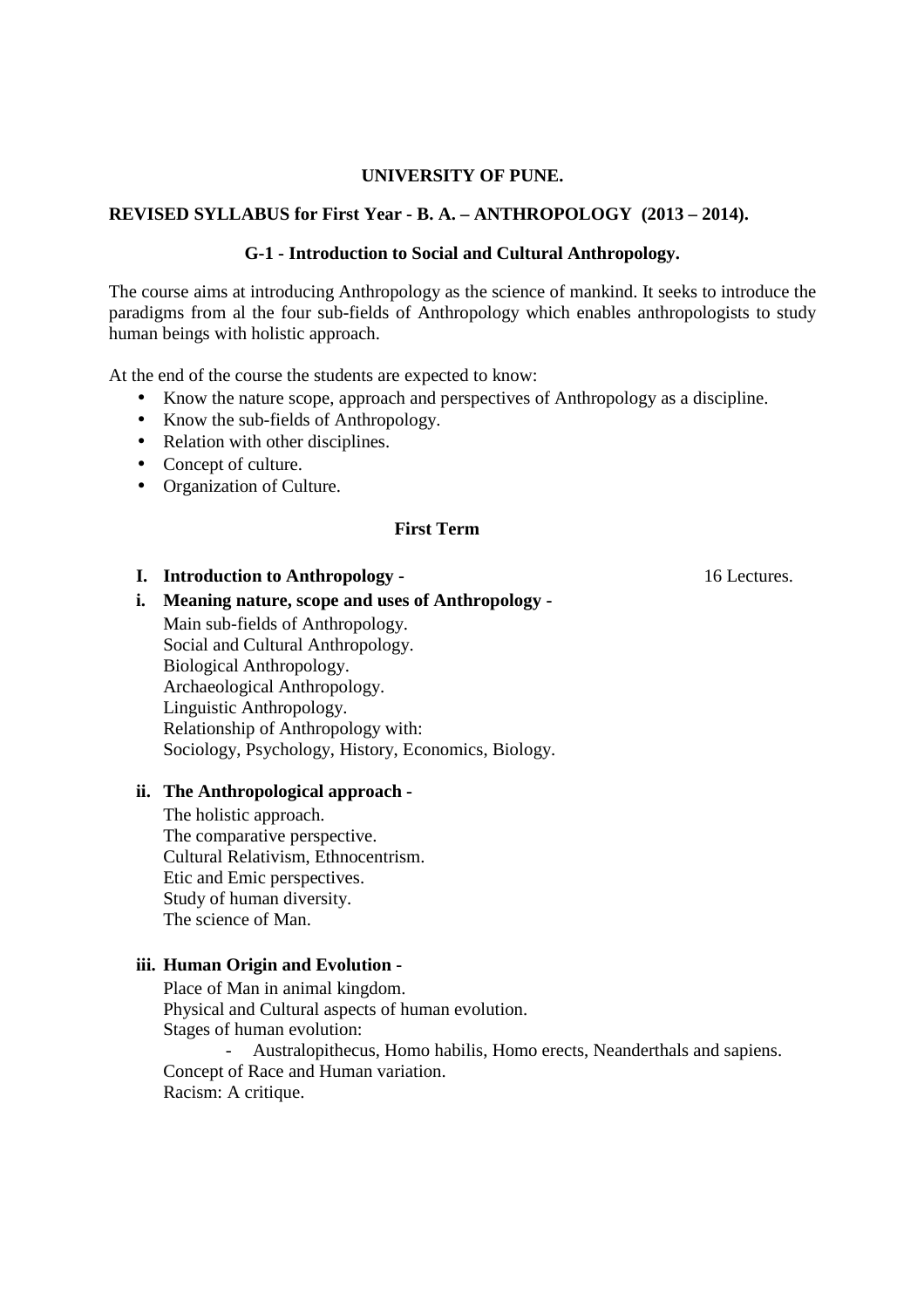# **II. Culture -** 16 Lectures.

 Concept and definitions. The four elements of Culture. The attributes of culture. Material and non-material aspects of culture. Culture and personality. Concept of cultural lag.

# **III.Social Organization -** 16 Lectures.

# **i. Marriage -**

Definition, Functions and Characteristics.

Rules and types of exogamous marriage and endogamous marriage.

Modes of acquiring mates.

Preferential types of marriage.

Polygamy: polygyny and polyandry.

Cross cousin and parallel cousin marriages.

Levirate and Sororate.

Customary practices among the Tribal communities:

- Age at marriage, Divorce and Status of Women in Tribal Society.

# **ii. Family –**

 Joint and nuclear family. Patrilineal, Matrilineal groups. Characteristics, functions of joint and nuclear family. Changing nature of family.

# **iii. Kinship –**

 Types of Unilateral kinship groups: Lineage, clan, moiety and phratry. Clan and kinship system. Functions of clan and kinship. Kinship behavior: avoidance, joking relationship. Kinship obligations.